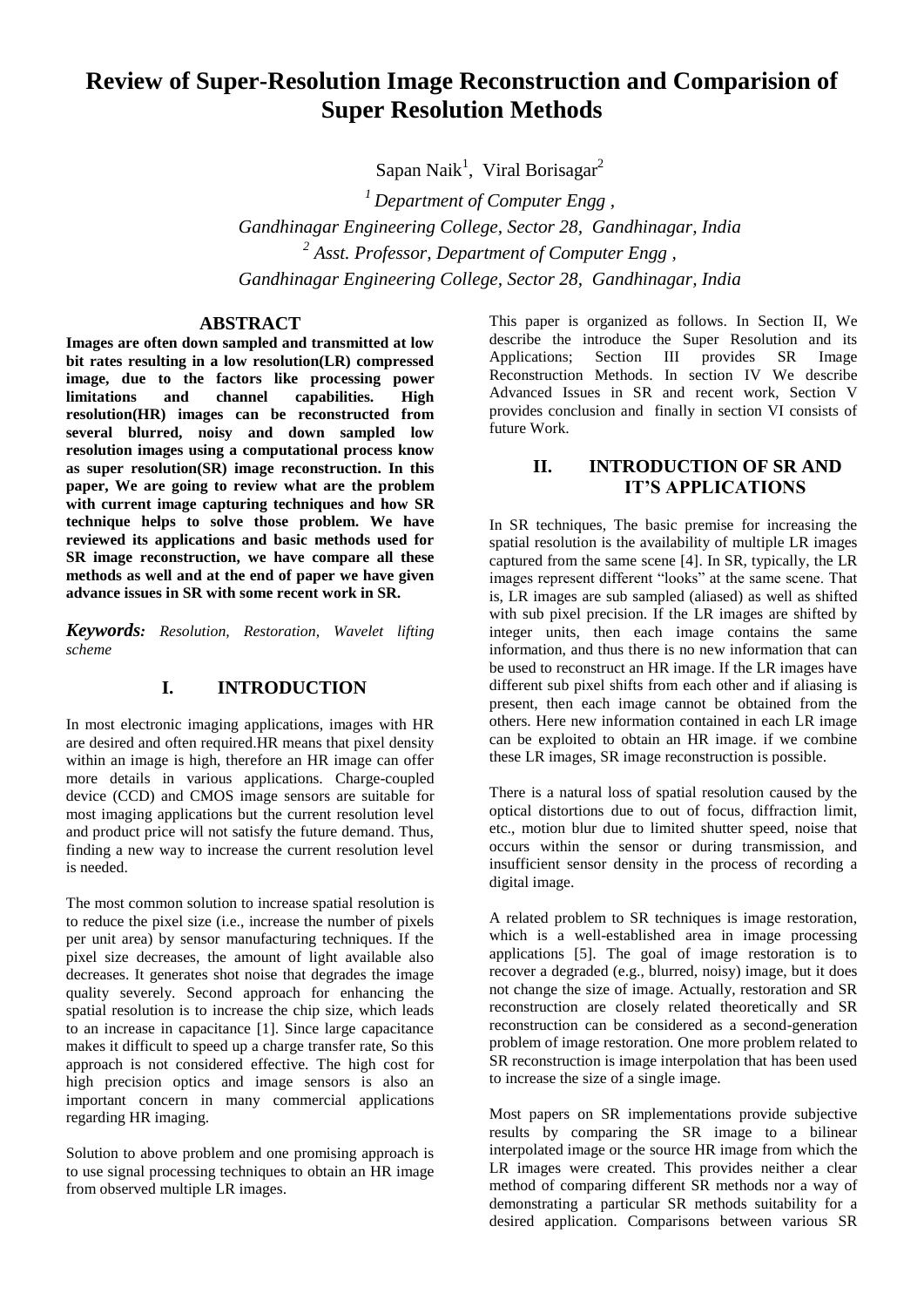techniques have been primarily concerned with what assumptions are made in modeling the SR problem. Some of these assumptions include assuming the blurring process to be known [3] or that regions of interest among multiple frames are related through global parametric transformations [2]. Other models take into account arbitrary sampling lattices, a digital sensor elements physical dimensions, a non-zero aperture time, focus blurring, and more advanced additive noise models. Many times these assumptions are chosen to simplify a model and are usually biased toward a particular method. Methods employing models with fewer restrictions are assumed to have higher performance. However, methods that do not make these assumptions have not demonstrated objectively that removing these assumptions yields better SR reconstruction performance. Signal-to-noise ratio, peak signal-to noise ratio (PSNR), root mean squared error, mean absolute error, and mean square error (MSE) of super-resolved images versus interpolated images have all been used as objective measures of SR accuracy; however, the prominent method of presenting results in literature has clearly been subjective visual quality.

The SR image reconstruction is proved to be very useful in many practical cases where multiple frames of the same scene can be obtained. It includes video applications, medical imaging and satellite imaging. Other application is to reconstruct a higher quality digital images from LR images obtained with an inexpensive LR camera/camcorder for printing or frame freeze purposes. Typically, with a camcorder, it is also possible to display enlarged frames successively. Synthetic zooming of region of interest (ROI) is another important application in surveillance, forensic, scientific, medical, and satellite imaging.

### **III. METHODS OF SR**

There are many existing SR methods including nonuniform interpolation, frequency domain, deterministic and stochastic regularization, projection onto convex sets (POCS), hybrid techniques, optical flow, and other approaches [3][2][8]. Additionally several methods provide parameters that can effect tradeoffs between such factors as fidelity and smoothness or quality and computation time.

### **Non-uniform Interpolation**

The basis of non-uniform interpolation SR techniques is the non-uniform sampling theory which allows for the reconstruction of functions from samples taken at nonuniformly distributed locations. This was developed by Clark et al. [9] and later extended to two-dimensional signals by Kim and Bose [10]. SR image enhancement is a logical application of this new theory, but one that requires very accurate registration between images. Non-uniform interpolation is a basic and intuitive method of superresolution and has relatively low computational complexity, but it assumes that the blur and noise characteristics are identical across all LR images [3].

### **Frequency Domain**

Tsai and Huang [6] proved that in the absence of noise or blurring it is possible to reconstruct a HR image from multiple LR images based on the aliasing present in the LR images. This was accomplished by relating the aliased discrete fourier transform coefficients of the LR images to a sampled continuous fourier transform of an unknown HR image. Kim and Bose extended this to blurred and noisy LR images, provided the noise has zero mean and the blur and noise are identical across all LR images, using a recursive implementation based on the weighted least square theory [10].

#### **Regularization**

SR image reconstruction is generally an ill posed problem. However, it can be stabilized with a regularization procedure. Without loss of generality, we can define a model to relate LR images with the original HR image and additive noise as:

$$
Y_k = W_k X + n_k \text{ for } k = 1, \dots, p
$$

By assuming that registration parameters are estimated, the inverse problem can be solved by deterministic regularization by taking proper prior information about the solution. For example, a constrained least square (CLS) method can be used to find x such that

$$
\left[\sum_{k=1}^{p} \|y_k - W_k x\|^2 + \alpha \|Cx\|^2\right]
$$

becomes minimum. In this method a smoothness constraint is used as priori knowledge for reconstruction. Parameter α, which is known as the regularization parameter, controls the trade off between fidelity and smoothness in the solution. Current research is focused on simultaneous blur identification and robust super-resolution.

#### **Projection Onto Convex Sets**

Low resolution images usually suffer from blurring caused by a sensor's point spread function (PSF) and additionally from aliasing caused by under-sampling. Stark and Oskoui [12] have proposed a POCS technique that accounts for both the blurring introduced by the sensors as well as the effects of undersampling. In their model a low resolution image sequence is denoted by  $g(m1,m2, k)$ . It is assumed that an estimate of the high resolution image at time  $k = tr$ is desired. A family of closed, convex constraint sets can be defined, one for each pixel within the low-resolution image sequence

$$
C_{t_r}(m_1, m_2, k) = \{y(n_1, n_2, t_r) : |r^{(y)}(m_1, m_2, k)| \le \delta_0\}
$$
  

$$
r^{(y)}(m_1, m_2, k) = g(m_1, m_2, k) - \sum_{(n_1, n_2)} y(n_1, n_2, t_r) h_{t_r}(n_1, n_2; m_1, m_2, k)
$$

is the residual associated with an arbitrary member, y, of the constraint set. htr combines the effect of the blur PSF and relative motion of object and sensor. The quantity \_0 is an a priori bound reflecting the statistical confidence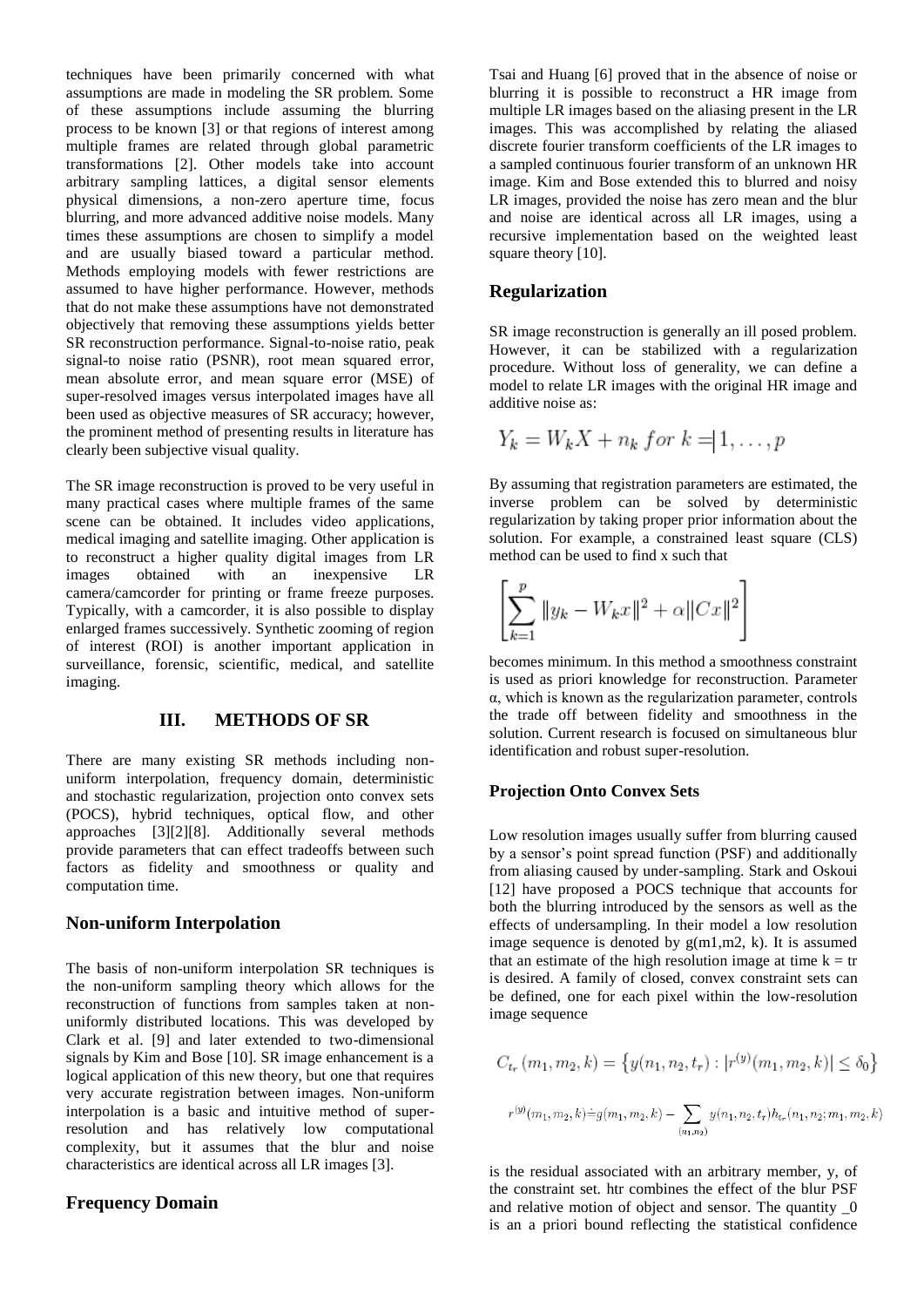with which the actual image, y, is a member of the set Ctr (m1,m2, k) This family of constraints is referred to as data consistency constraints. An estimate of the high-resolution version of the reference image is determined iteratively starting from some arbitrary initialization. Successive iterations are obtained by projecting the previous estimate onto the consistency set with an amplitude constraint set that restricts the gray levels of the estimate to the range [0, 255].

# **Optical Flow**

Some applications can benefit from the generalization of SR techniques to support the imaging of objects that are non-planar, non-rigid, or which are subject to selfocclusion when rotated. One such application is SR reconstruction of facial images. Baker and Kande present optical flow as a solution to this problem [13]. Zhao and Sawhney present a comparison of three different flow methods: least-squares based flow, consistent flow (CONS), and bundled flow with CONS flow as initial input. They demonstrated that it worked well when small amount of noise were present, but that it was very sensitive to flow accuracy [2].

Results for the Lena Image both MSE and PSNR show the Vandewalle et al. method is significantly improved over the other SR images. The MSSIM measure in this case is the only quality measurement that favors the Irani-Peleg SR image. Our informal subjective assessment of the images also favors the Irani-Peleg image.

The Mandrill image has more pronounced high frequency detail. The LCAV method does a particularly good job recovering details such as the whiskers of the mandrill. Not surprisingly Vandewalle et al. was favored by all three objective measurements. However, the Kim et al. method again performed worse in both MSE and PSNR measures than the bilinear interpolated image, while visually (and in MSSIM) it is clear that Kim et al. provides a much better image.

### **LENA**

| Method          | <b>Complexity</b> |                 | <b>Ouality Measurements</b> |            |             |
|-----------------|-------------------|-----------------|-----------------------------|------------|-------------|
|                 | <b>Itterat</b>    | <b>Relative</b> | MSE                         | <b>PSN</b> | <b>MSSI</b> |
|                 | ive               | Comple          |                             | R          | M           |
|                 |                   | xity            |                             |            |             |
| Kim<br>et       | Yes               | Medium          | 0.0087                      | 20.5       | 0.666       |
| al.<br>[10]     |                   |                 | 725                         | 69         | 87          |
| $[14]$          |                   |                 |                             |            |             |
| Irani-          | Yes               | Medium          | 0.0044                      | 23.5       | 0.816       |
| Peleg           |                   |                 | 577                         | 09         | 47          |
| [15] [16]       |                   |                 |                             |            |             |
| Wavelet         | Yes               | High            | 0.0063                      | 21.9       | 0.687       |
| [17] [18]       |                   |                 | 555                         | 69         | 59          |
| Vandewa         | Yes               | Low             | 0.0021                      | 26.7       | 0.814       |
| lle et al.      |                   |                 | 182                         | 4          | 41          |
| [3][19]         |                   |                 |                             |            |             |
| <b>Bilinear</b> |                   | Negligab        | 0.0061                      | 22.1       | 0.670       |
| Interpola       |                   | 1e              | 053                         | 43         | 13          |
| tion            |                   |                 |                             |            |             |









HR Lena Bilinear Upsampled



Kim et al. **Irani-Peleg** 



Harr Wavelet Vandewalle et al.

#### **MANDRILL**

| <b>Method</b>                        | <b>Complexity</b>     |                                   | <b>Ouality</b><br><b>Measurements</b> |                 |                  |
|--------------------------------------|-----------------------|-----------------------------------|---------------------------------------|-----------------|------------------|
|                                      | <b>Itterati</b><br>ve | <b>Relative</b><br>Complex<br>ity | MSE                                   | <b>PSN</b><br>R | <b>MSSI</b><br>М |
| Kim et al.<br>$[10]$ $[14]$          | Yes                   | Medium                            | 0.0149<br>26                          | 18.26<br>1      | 0.5243<br>2      |
| Irani-<br>Peleg<br>[15] [16]         | Yes                   | Medium                            | 0.0113<br>21                          | 19.46           | 0.5438<br>6      |
| Wavelet<br>$[17]$ $[18]$             | Yes                   | High                              | 0.0122<br>11                          | 19.13<br>3      | 0.5263<br>9      |
| Vandewal<br>le et al.<br>[3][19]     | Yes                   | Low                               | 0.0083<br>21                          | 20.79<br>8      | 0.6813<br>2      |
| <b>Bilinear</b><br>Interpolat<br>ion |                       | Negligabl<br>e                    | 0.0129<br>56                          | 18.87<br>5      | 0.4256           |





HR Mandrill Bilinear Upsampled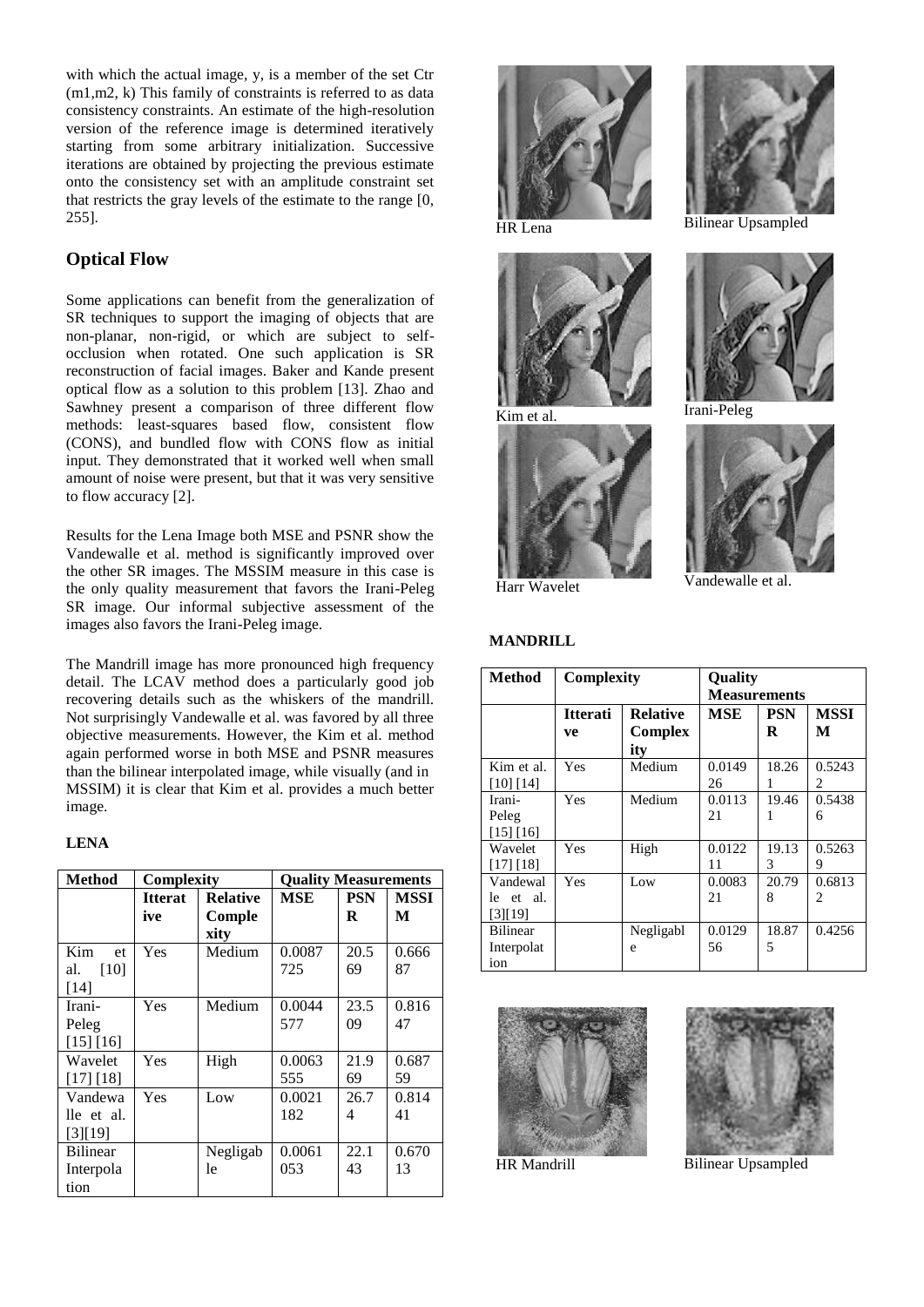







Harr Wavelet Vandewalle et al.

# **IV. ADVANCED ISSUES IN SR AND RECENT WORK**

We present the advanced issues which are important open problems within the SR area.

#### *SR Considering Registration Error*

Registration is a very important step to the success of the SR image reconstruction as mentioned earlier. Therefore, accurate registration methods, based on robust motion models including multiple object motion, occlusions, transparency, etc., should be needed.

### *Blind SR Image Reconstruction*

In many practical situations the blurring process is generally unknown or is known only to within a set of parameters. So, it is necessary to incorporate the blur identification into the reconstruction procedure.

### *Computationally Efficient SR Algorithm*

To apply the SR algorithm to practical situations, it is important to develop an efficient algorithm that reduces the computational cost.

#### *A PDE Approach to Super-resolution with Contrast Enhancement[20]*

Here, They present a fast partial differential equation (PDE) model for multi-frame image super resolution reconstruction. Then combine their proposed super resolution model with the local histogram equalization (LHE), which perform super resolution and enhance image contrast simultaneously. It overcomes the shortcomings of recent promising super resolution methods dealt with super resolution and contrast enhancement separately.

#### *A High-efficiency Super-resolution Reconstruction Algorithm from Image/Video Sequences[21]*

So far, existing super-resolution reconstruction methods are all confronted with the problem of slow convergence and expensive computation. To satisfy the requirement of real-time application, They propose a high-efficiency super-resolution reconstruction algorithm that solves two key bottlenecks in the multi-frame MAP framework. The first breakthrough is to select the Armijo rule to identify the step length instead of the exact line search. The second one is to approximately compute the gradient of the MAP objective function using analytic representation instead of numerical calculation.

### *Super Resolution Reconstruction of Compressed Low Resolution Images using Wavelet Lifting Schemes[22]*

Here, They propose lifting schemes for intentionally introducing down sampling of the high resolution image sequence before compression and then utilize super resolution techniques for generating a high resolution image at the decoder. Lifting wavelet transform has its advantages over the ordinary wavelet transform by way of reduction in memory required for its implementation. This is possible because lifting transform uses in-place computation. The lifting coefficients replace the image samples present in the respective memory locations.

# **V. CONCLUSION**

In this paper we tried to address the concept of SR technology by providing an overview of existing SR methods and advanced issues currently under investigation. Some other issues in the SR techniques to improve their performance are currently focused on the color SR algorithm and the application to compression systems. It is necessary to extend the current SR algorithm to a real-world color imaging system.

SR image reconstruction is one of the most spotlighted research areas because of its practical applications and it can overcome the inherent resolution limitation of the imaging system and improve the performance of most digital image processing applications.

## **VI. FUTURE WORK**

We would like to further explore the Wavelet method[21][7] and in that we would like to see impact of different scaling factors and wavelet filters for possible image sharpening and enhancement and we would also want to merge contrast enhancement technique given in[20] with wavelet method in our future studies.

### **REFERENCES**

[1] T. Komatsu, K. Aizawa, T. Igarashi, and T. Saito, "Signal-processing based method for acquiring very high resolution image with multiple cameras and its theoretical analysis," *Proc. Inst. Elec. Eng.*, vol. 140, no. 1, pt. I, pp. 19-25, Feb. 1993.

[2] W. Zhao and H. S. Sawhney, "Is super-resolution with optical flow feasible?," in ECCV '02: Proceedings of the 7th European Conference on Computer Vision-Part I, pp. 599–613, Springer-Verlag, 2002.